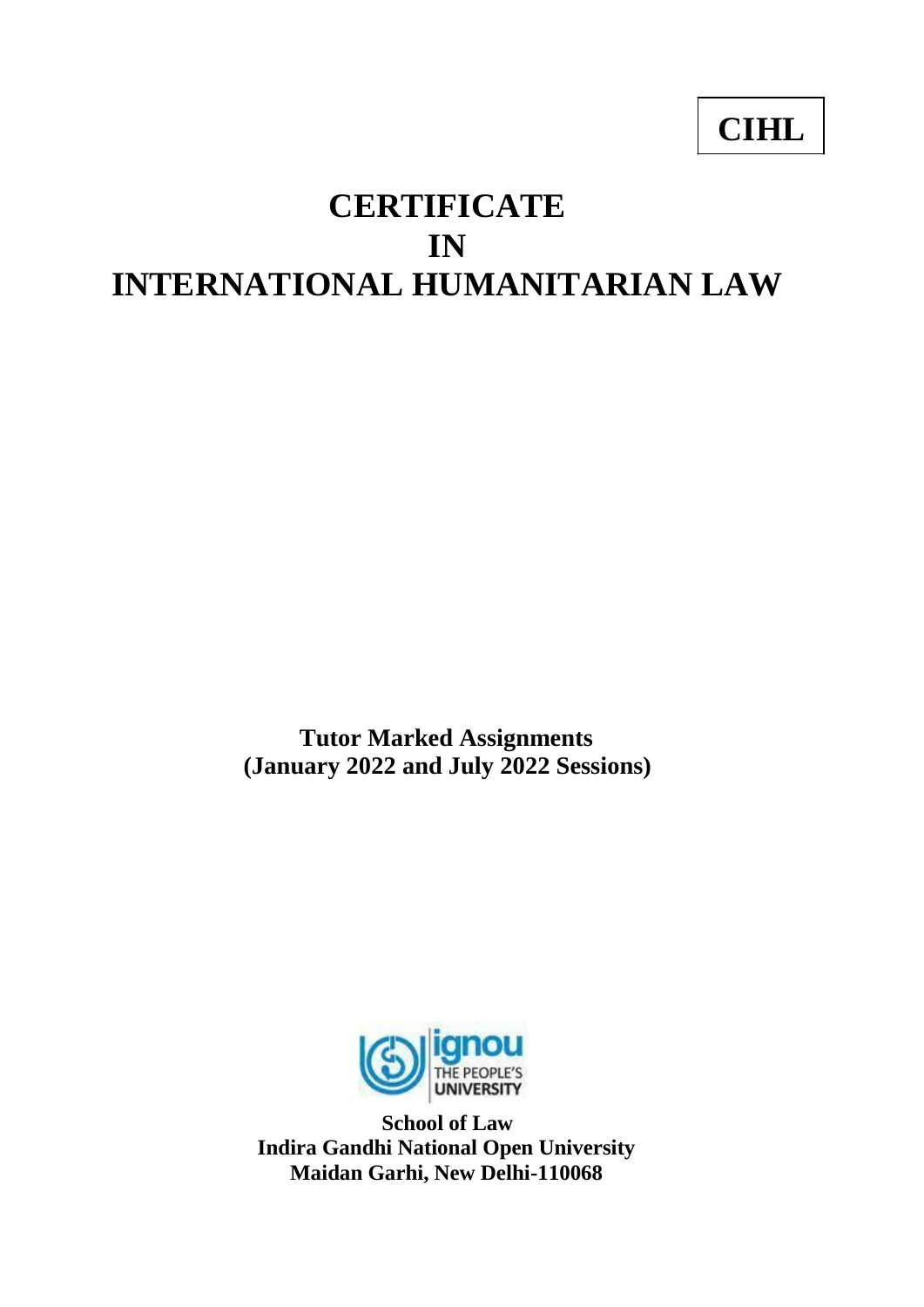# **CERTIFICATE IN INTERNATIONAL HUMANITARIAN LAW (CIHL)**

Dear Student.

As per laid down guidelines of the University, you have to complete one assignment for each course opted by you.

You will find that the questions in the assignments are analytical and descriptive so that you can better understand and comprehend the concepts.

It is important that you write the answers to all the questions in your own words. Your answers should be within the approximate range of the word-limit set for each question. Remember, writing answers to assignment questions will improve your writing skills and prepare you for the term-end examination.

#### **Submission**

You have to submit the assignments to the Coordinator of your Study Centre. You must obtain a receipt from the Study Centre for the assignments submitted and retain it with you. It is desirable to keep with you a photocopy of the assignments submitted by you.

Once evaluated, the Study Centre will return the assignments to you. Please insist on this. The Study Centre will send the marks to the SED at IGNOU. New Delhi.

You need to submit the assignments at your study centers as under:

# **For January Session- By 31st March, 2022**

# **For July Session- By 30th September, 2022**

#### **Guidelines for Doing Assignments**

We expect you to answer each question as per instructions in the assignment. You will find it useful to keep the following points in mind:

- 1) **Planning:** Read the assignment carefully, go through the Units on which they are based. Make some points regarding each question and then rearrange then in a logical order.
- 2) **Organisation:** Be a little selective and analytical before drawing up a rough outline of your answer. Give adequate attention to question's introduction and conclusion.

Make sure that:

- a) The answer is logical and coherent.
- b) It has clear connections between sentences and paragraphs.
- c) The presentation is correct in your own expression and style.
- 3) **Presentation:** Once you are satisfied with your answer, you can write down the final version for submission. **It is mandatory to write all assignments neatly in your own handwriting.**  If you so desire, you may underline the points you wish to emphasize. Make sure that the answer is within the stipulated word limit.

Wishing you all the best.

Programme Coordinator (CIHL)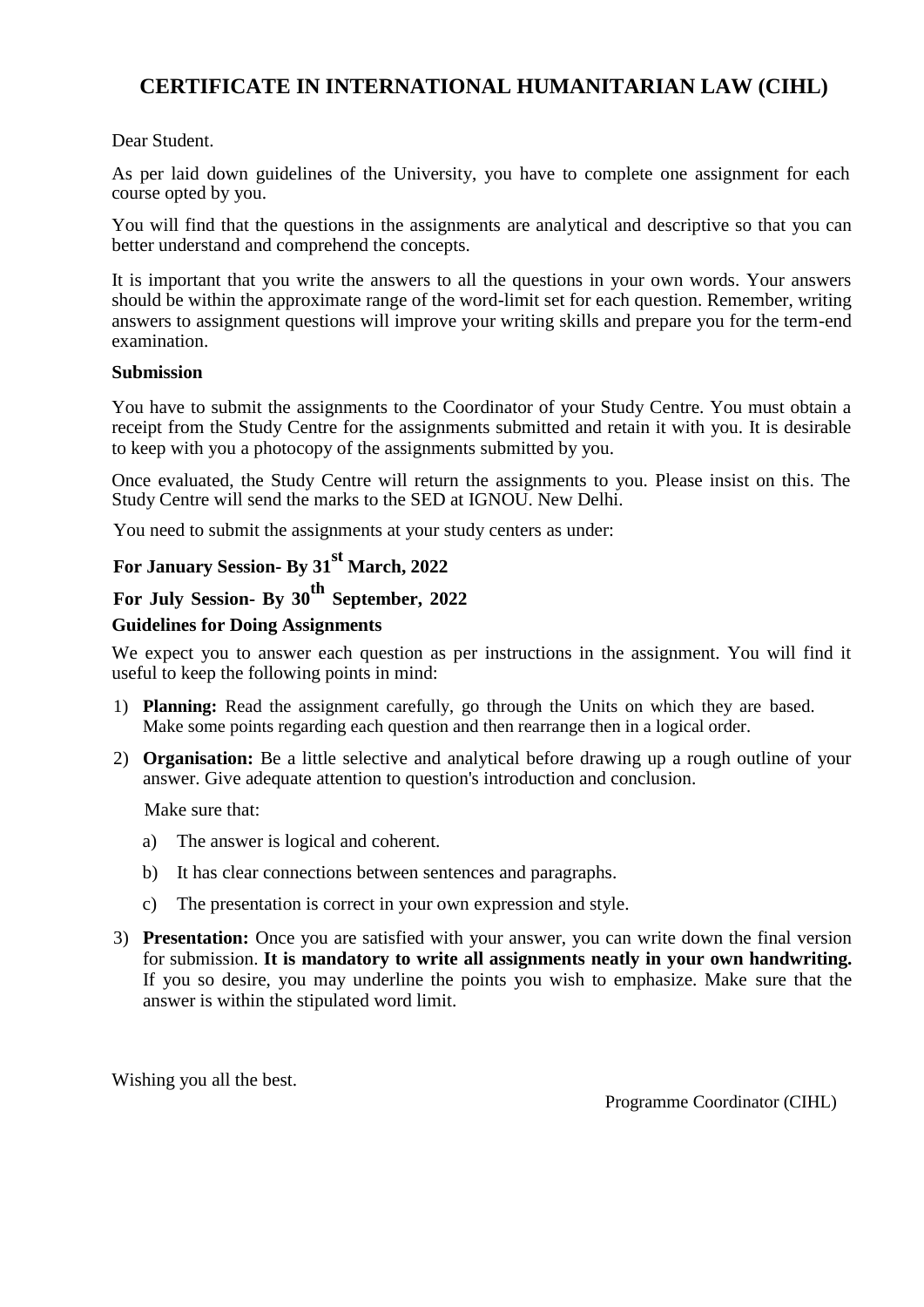# **BLE-035: UNDERSTANDING IHL**

#### **Course Code: BLE-035 Assignment Code: BLE-035/ TMA/ 2022 Total Marks: 100**

#### **Answer any 10 questions. Each question carries 10 marks**

- 1. What is law? Discuss its role in the society.
- 2. What is the right of individual or collective self defence? Discuss the conditions under which this right is available in International Law.
- 3. What is international armed conflict? How it is different from non-international armed conflict.
- 4. Discuss the Rules of Protection of Prisoners of war under IHL.
- 5. What are the Rules of Protection of Civilians under IHL?
- 6. Evaluate the relationship between International Humanitarian Law and Human Rights Law. What are the situations in which they are applicable?
- 7. Discuss the law relating to the protection of sick wounded and shipwrecked in war.
- 8. What do you understand by Occupation? Discuss the status of people deprived of their liberty, during and after occupation.
- 9. Discuss the relationship of International Humanitarian Law with the Refugee Law.
- 10. Discuss in brief the current sources of IHL.
- 11. Explain the Rule of Distinction.
- 12. Who are the Protected persons under IHL? Discuss their Rights.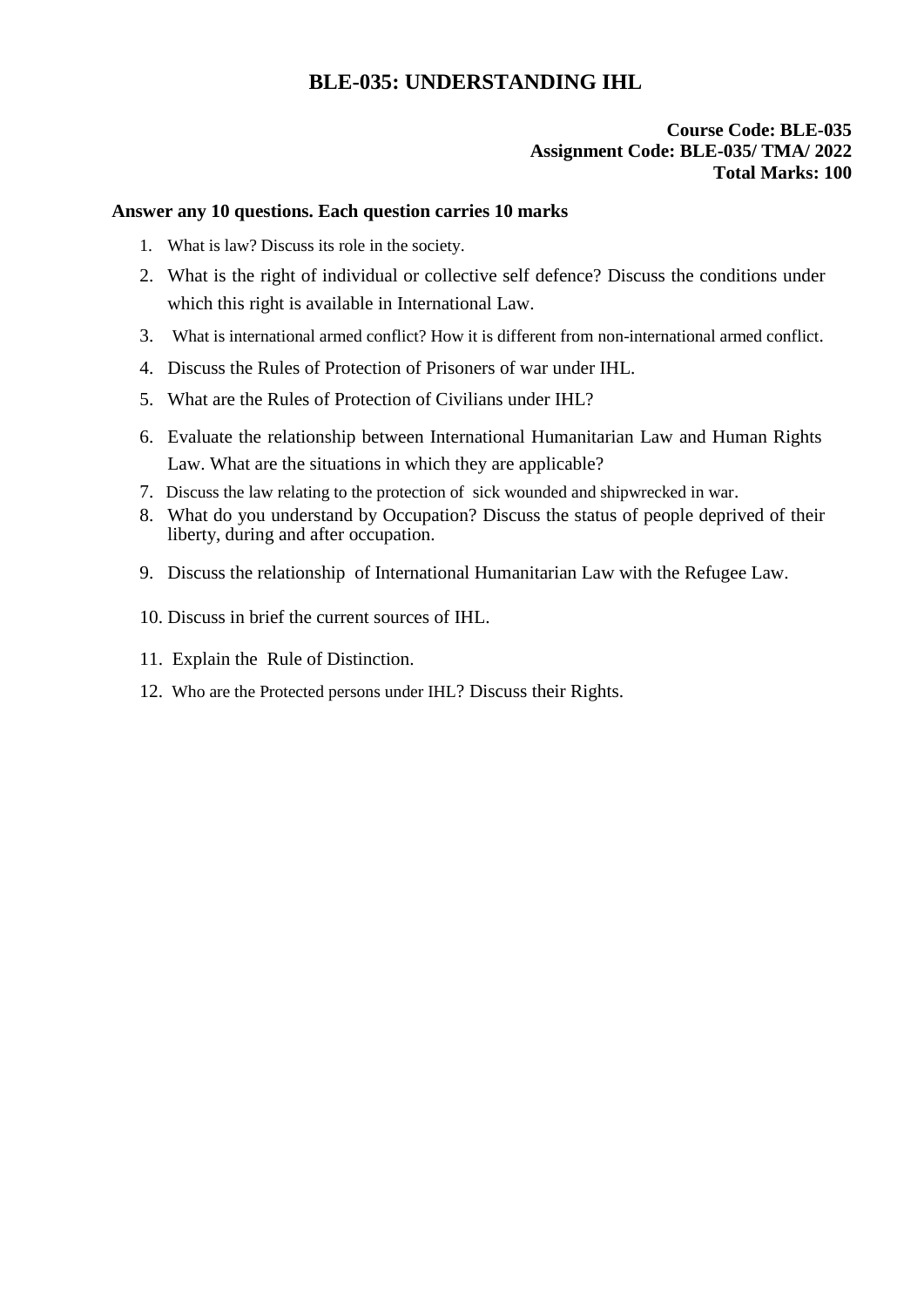## **BLE 036 : APPLICATION OF IHL**

#### **Course Code: BLE-036 Assignment Code: BLE-036/ TMA/ 2022 Total Marks: 100**

#### **Answer any 10 questions. Each question carries 10 marks**

- 1. Critically analysed the role played by the United Nations in the application of IHL.
- 2. Discuss the main features of the Geneva Conventions Act, 1960.
- 3. What are the Ad hoc Criminal Tribunals. Discuss their contribution in the development of IHL principles.
- 4. Discuss the Role of ICRC under IHL during armed conflict.
- 5. Explain the principle of Individual criminal Responsibility.
- 6. Critically evaluate the role of Security Council in maintaining International peace and Security.
- 7. Discuss the role of non-governmental organisation (NGOs) in the application of IHL.
- 8. Discuss the role of mass media in conflict reporting. What are the ethical aspects of media reporting ?
- 9. Discuss the role of NGO'S in peace making and conflict prevention.
- 10. Discuss the scope of Article 1 of the Geneva Convention.
- 11. Examine the Role of International community in the application of IHL.
- 12. Describe the Constitutional provisions dealing with IHL.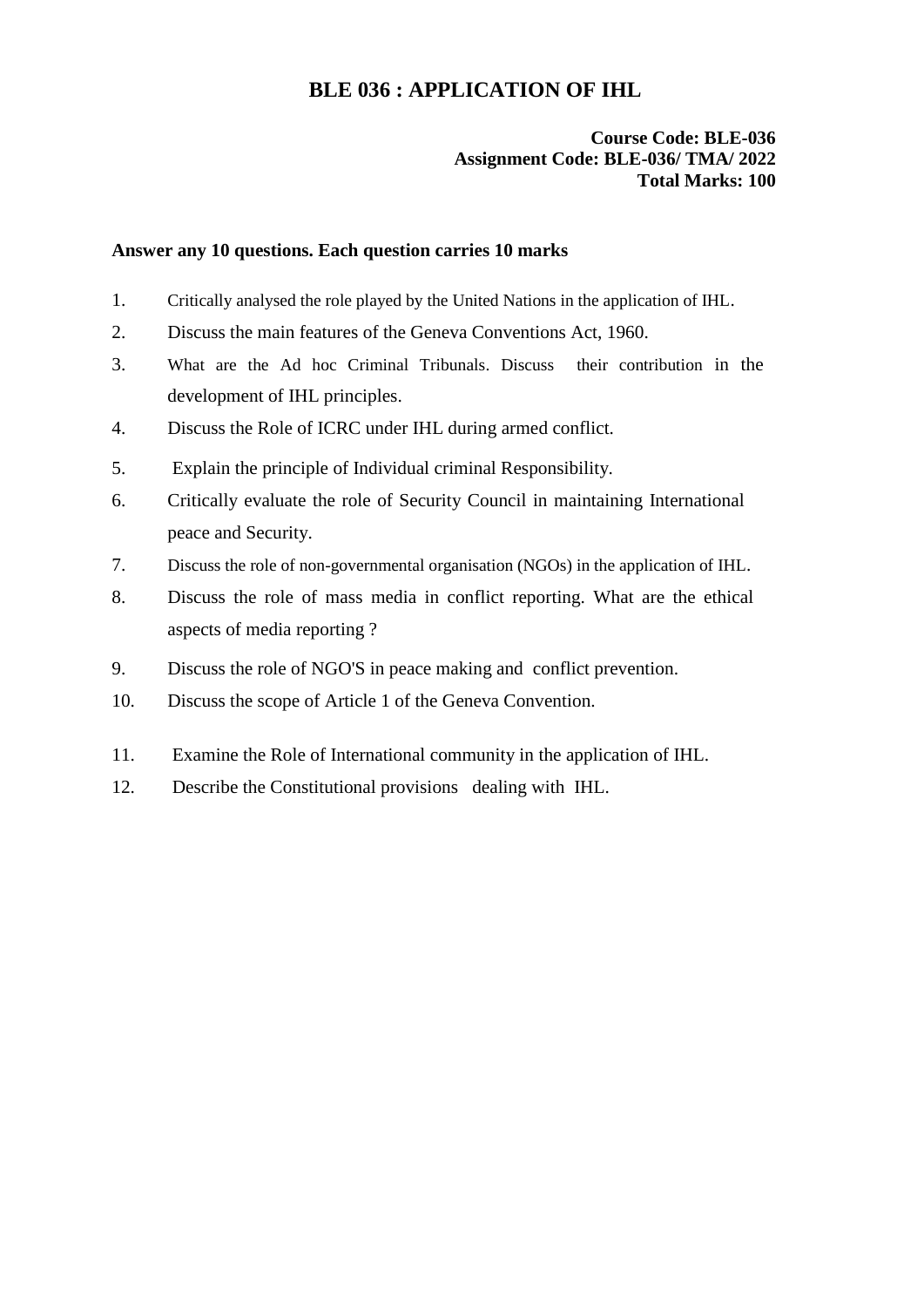## **37: IHL ISSUES OF CONCERN IN SOUTH ASIA**

#### **Course Code: BLE-037 Assignment Code: BLE-037/ TMA/ 2022 Total Marks: 100**

#### **Answer any 10 questions. Each question carries 10 marks**

1. Discuss the rules of IHL laid down by the various religious traditions of South Asia.

Do you agree with the view that IHL principles are mainly Eurocentric?

- 2. Discuss the role of various conflicting parties in Afghanistan in the violation of the rule of IHL.
- 3. Analyse the problem of child soldier in armed conflicts of South Asia. Discuss the Paris commitment and principles in this connection.
- 4. Discuss the role played by the ICRC in implementing IHL at the national level.
- 5. What is the status of IHL treaties in South Asia? Critically evaluate the reasons put forward by South Asian countries for the non-ratification of optional Protocol II of 1977.
- 6. Discuss the impact of conflicts in South Asia on refugees.
- 7. Evaluate the International legal response to the protection of women in armed conflicts of South Asia region.
- 8. State how Christianity has been successful in shaping humanitarian consideration during warfare.
- 9. Discuss the challenges faced by ICRC in implementation of IHL Convention in the armed conflicts inSrilanka.
- 10. Discuss the significance of the study of IHL in South Asia.
- 11. Write a note onIHL and Bangladesh.
- 12. Discuss the challenges faced by minorities during armed conflict. How IHL seeks to protect them?